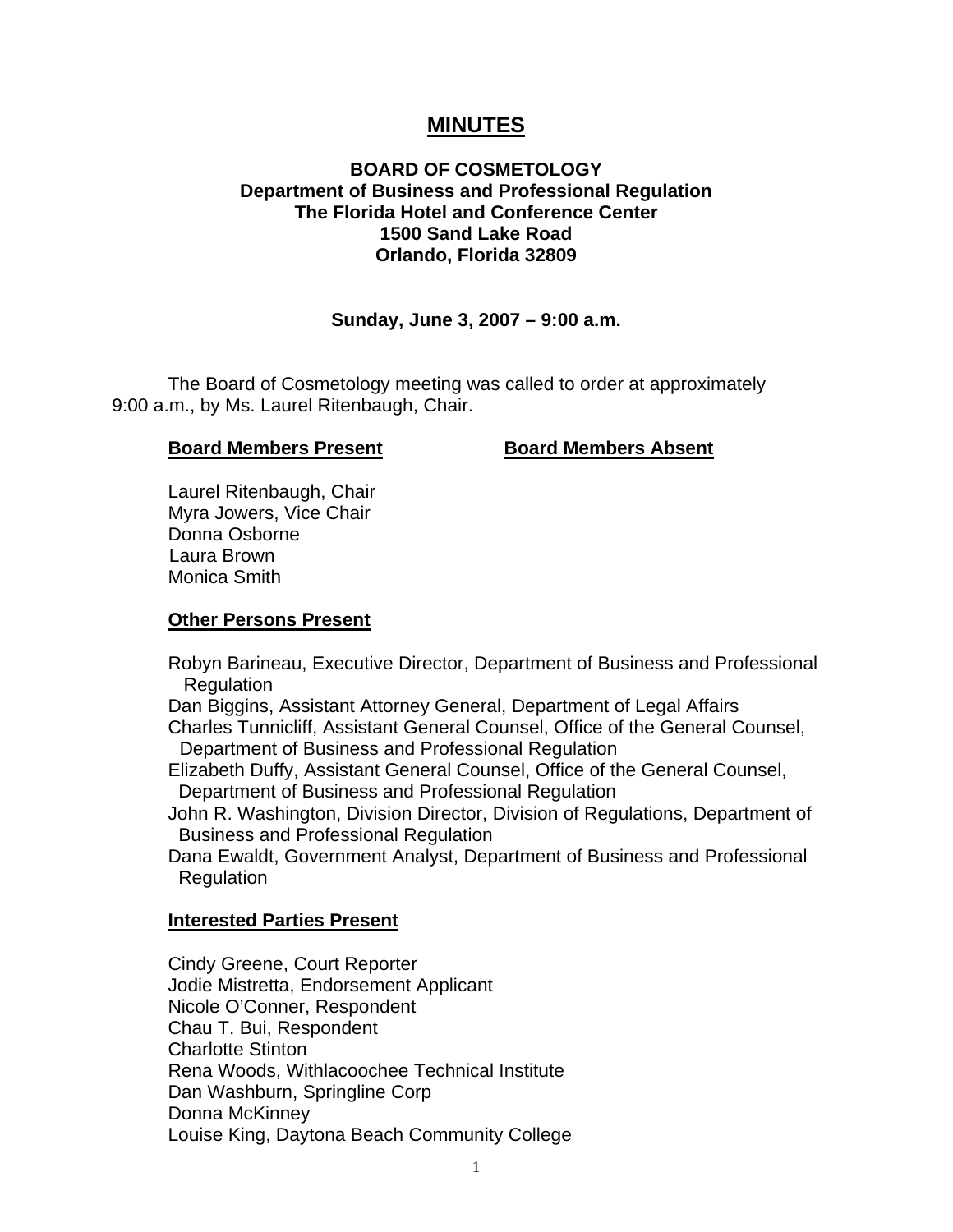Carmelia Popp, Dayton Beach Community College Nancy Bradley, Commission of Independent Education Jerry Gardner, Elite CME Mary Sam Butera, Endorsement Applicant Maya Thomas, Maya's School of Beaute, Inc. John Conely, The Hairwrapps Company Robert Valdez, Florida Cosmetology School Association & Manhattan Hairstyling Academy Yvonne Valdez, Manhattan Hairstyling Acacemy Chuck Chapman, Florida Cosmetology Association Bonnie Poole, Florida Cosmetology Association Moriah Murphy, Florida Association of Beauty Professionals (FAB)

 The meeting was opened with a roll call and a quorum was established. Chair Ritenbaugh thanked the audience members for attending the meeting.

#### **Approval of Minutes: January 20, 2007**

Ms. Donna Osborne moved to approve the minutes from the January 20, 2007, board meeting. Mrs. Laura Brown seconded the motion to approve the minutes and the motion passed unanimously.

#### **Approval of Minutes: January 21, 2007**

Mrs. Brown moved to approve the minutes from the January 21, 2007, board meeting. Ms. Osborne seconded the motion to approve the minutes and the motion passed unanimously.

#### **Disciplinary Matters**

### **Informal Hearings**

 Regarding Case No. 2006-018805 against Chau T. Bui of Pinellas Park, Mr. Charles Tunnicliff, Assistant General Counsel, stated that the Respondent elected an informal hearing. Mr. Tunnicliff presented the department's case in this matter and suggested assessing a fine of \$500 and costs of \$369.50. The Respondent was present for the meeting along with Mr. Khuong T. Nguyen translating. Ms. Bui and Mr. Nguyen were sworn in by the Court Reporter. Ms. Myra Jowers, Vice Chair, moved that the board find the Respondent was properly served with the Administrative Complaint, that there was competent and substantial evidence to support the allegations as set forth in the Administrative Complaint, that the Respondent committed the offenses as outlined in the Administrative Complaint, and impose a fine of \$500 and costs of \$369.50 to be paid over a period of six months, with the first payment of \$369.50 due within 30 days of the final order. Mrs. Laura Brown seconded the motion. The motion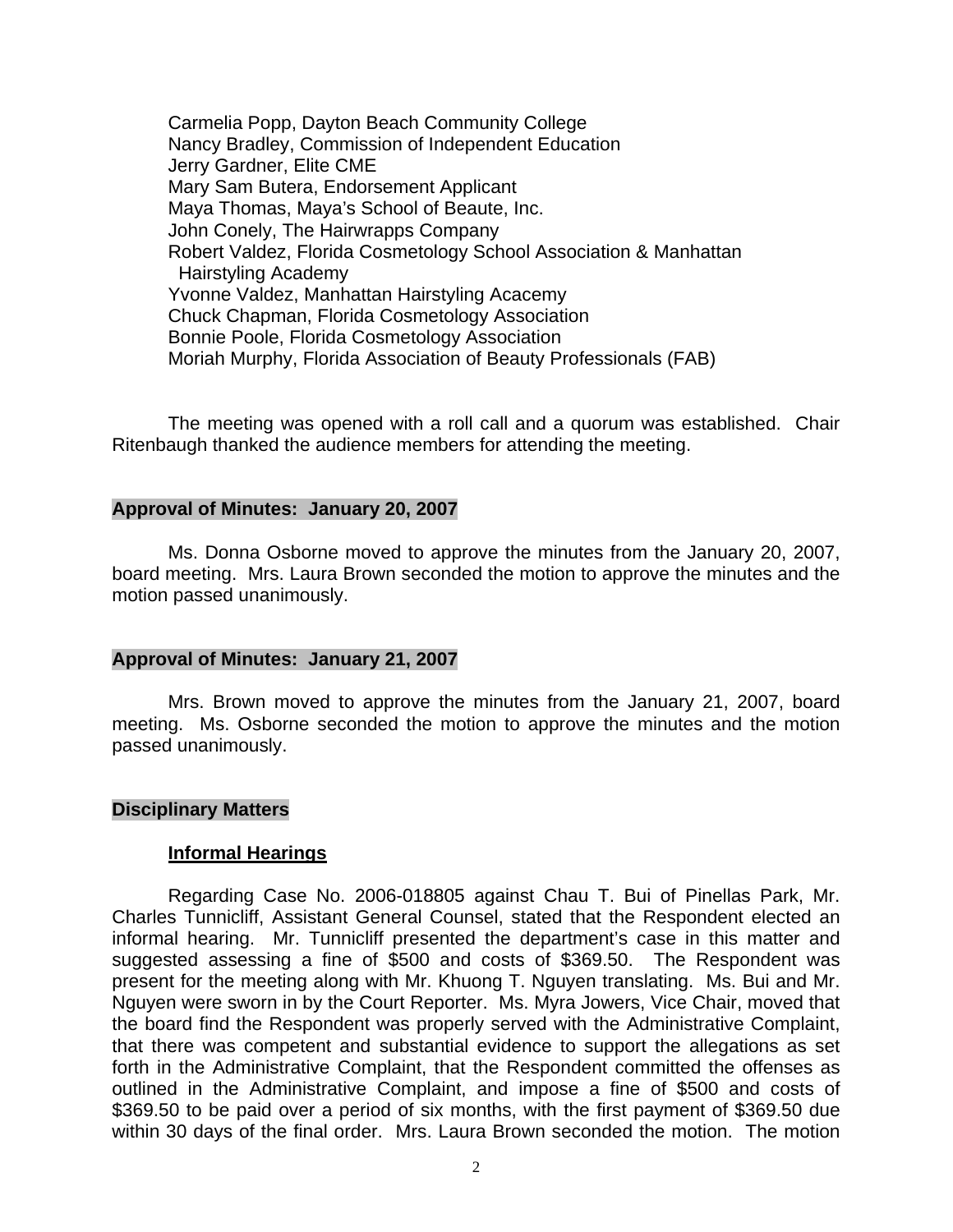passed unanimously.

 Regarding Case No. 2005-037532 against J. Russell Salons of Palm Beach, Mr. Tunnicliff informed the board that the Respondent elected an informal hearing. Mr. Tunnicliff presented the department's case in this matter and suggested assessing a fine of \$1,800 and costs of \$160.56. Ms. Nicole O'Conner, salon manager, was present along with Ms. Jennifer Miller, salon owner. Ms. O'Conner and Ms. Miller were sworn in by the court reporter. Ms. O'Conner did not dispute the facts. Ms. O'Conner offered testimony of corrective actions taken with regard to the inspection report violations. Ms. Monica Smith moved that the board find the Respondent was properly served with the Administrative Complaint, that there was competent and substantial evidence to support the allegations as set forth in the Administrative Complaint, that the Respondent committed the offenses as outlined in the Administrative Complaint, and impose a fine of \$1,800 and costs of \$160.56 to be paid over a period of six months, with the first payment of \$160.56 due within 30 days of the final order. Ms. Osborne seconded the motion. The motion passed unanimously.

 Regarding Case No. 2006-005335 against Manuel Dela Torre of Lake Worth, Mr. Tunnicliff requested that this disciplinary case be pulled from the agenda to be considered at a later date.

Regarding Case No. 2006-005352 against Thy Thy's Nails of Boca Raton, Mr. Tunnicliff requested that this disciplinary case be pulled from the agenda to be considered at a later date.

 Unless otherwise stated, by appropriate motion the board found that the Respondent was properly served with the Administrative Complaint, that there was competent and substantial evidence to support the allegations as set forth in the Administrative Complaint, that the Respondent committed the offenses as outlined in the Administrative Complaint, adopted them as the findings of fact and conclusions of law of the board, and imposed the penalties shown below:

- New Designs Unisex & Nail Salon; Miami Case No. 2006-036009 \$500 fine and \$74.90 costs
- Tip to Toes Nails Salon and Minh V. Le; Tampa Case Nos. 2006-042100 and 2006-042165 \$500 fine and \$110.60 costs
- Trung Q. Dao; Royal Palm Beach Case No. 2006-012554 \$500 fine and \$394.98 costs
- Top Nail and Dung Thai Tran; Tampa Case Nos. 2006-042175 and 2006-042170 \$500 fine and \$110.60 costs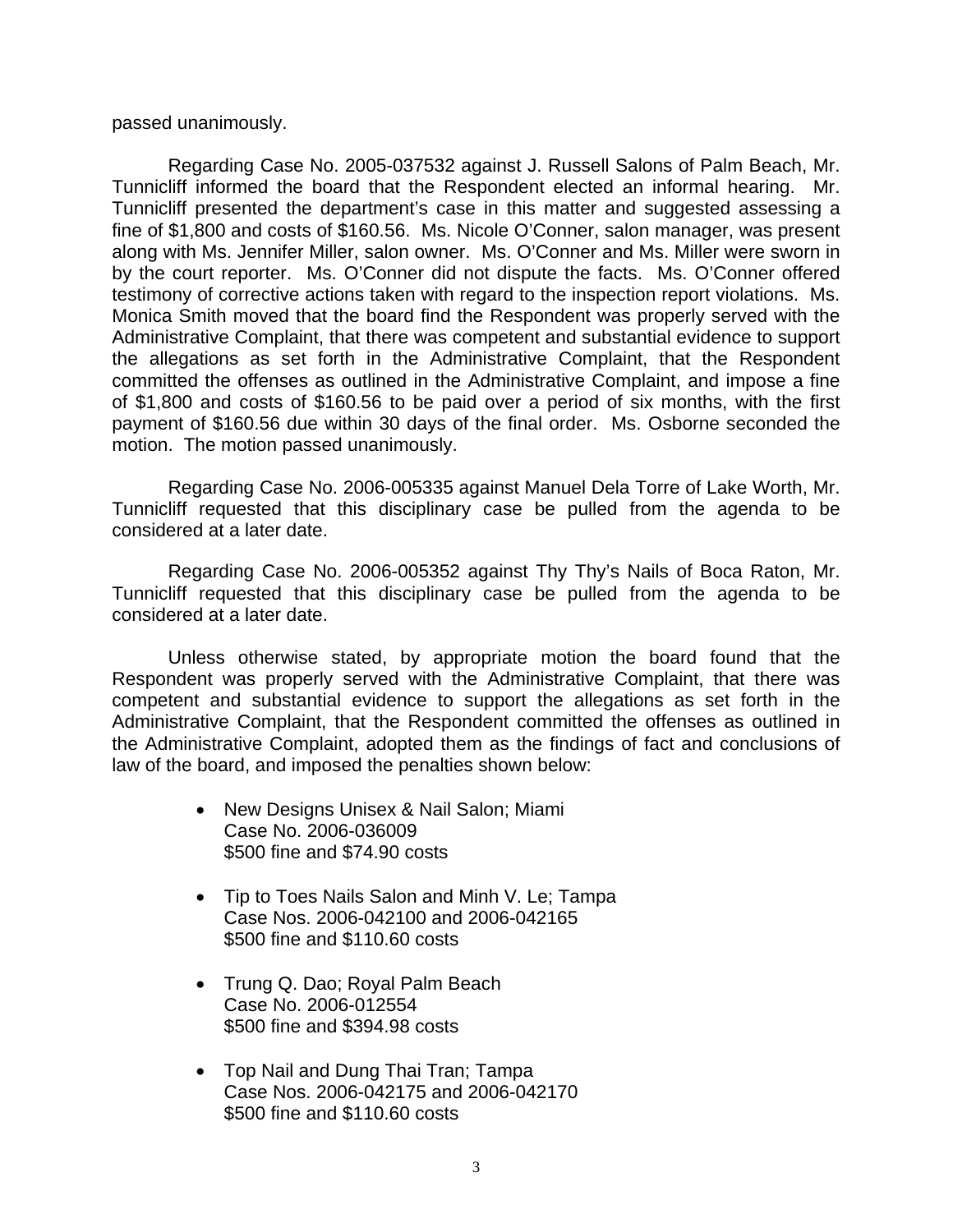• Lee Nails of Florida; Altamonte Springs Case No. 2006-043343 \$500 fine and \$24.22 costs

## **Motions for Waiver of Rights and Final Order**

 Unless otherwise stated, by appropriate motion the board found that the Respondent was properly served with the Administrative Complaint, the Respondent failed to respond within 21 days thereby waiving their right to elect a hearing in this matter, the board accepted the allegations as stated in the Administrative Complaint and adopted them as the findings of fact and conclusions of law of the board, and imposed the penalties shown below:

- **Debbie Le; Orlando** Case No. 2006-042997 \$500 fine and \$24.12 costs
- **Cut It Up, Inc.; Miami Lakes** Case No. 2006-041559 \$1,000 fine and \$154.45 costs
- **Hien Quang Nguyen; New Port Richey** Case No. 2006-023621 \$500 fine and \$394.85 costs
- **Janice M. Morris-Baker; Orlando** Case No. 2006-035361 \$500 fine and \$78.02 costs
- **Larry Donall Lawrence; Sanford** Case No. 2006-030330 \$500 fine and \$49.58 costs
- **Latryce Dowell: Orlando** Case No. 2006-028425 \$500 fine and \$145.46 costs
- **Lucia Lina Goncalves; Kissimmee** Case No. 2006-006105 \$500 fine and \$101.29 costs
- Nu-Yu Full Service Salon; Miami Case No. 2006-049316 \$500 fine and \$27.79 costs
- Patricia Ann Furlan; Tampa Case No. 2006-034852 \$500 fine and \$66.12 costs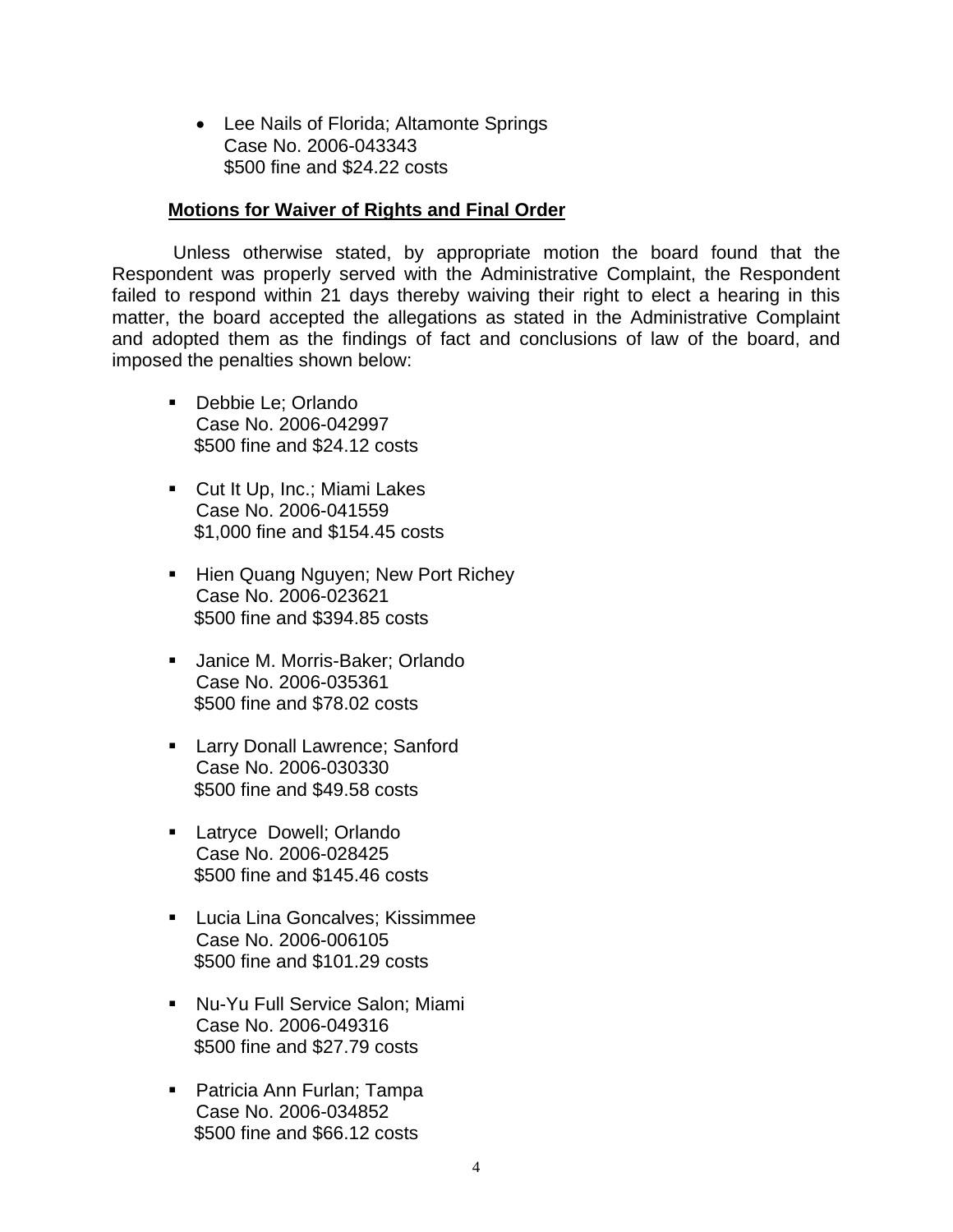- Phuoc V. Nguyen; Vero Beach Case No. 2006-016813 \$500 fine and \$369.54 costs
- **Roberto Aguilar; Jupiter** Case No. 2006-005265 \$1,000 fine and \$94.16 costs
- **Signature Designs and Drameisha Williams Reese; Deland** Case Nos. 2006-034760 and 2006-048049 \$1,000 fine and \$112.47 costs
- Vinh X. Nguyen; Boynton Beach Case No. 2006-053184 \$1,250 fine and \$99.74 costs

# **Settlement Stipulations**

 Unless otherwise stated, by appropriate motion the board found the Respondent to have committed the offenses as alleged in the Administrative Complaint and adopted the Stipulation of the parties as the board's final action regarding a penalty to be imposed on the Respondent as follows:

- Galia Karli; Boca Raton Case No. 2006-057359 \$500 fine and \$44.07 costs
- Hang Thuy Truong, d/b/a Nails Plus; Lakeland Case Nos. 2006-023574 and 2006-023601 \$250 fine and \$355.35 costs
- **LA Nails; Brandenton** Case No. 2006-023563 \$500 fine and \$355.35 costs
- **Phuong K. Cavanaugh; Sebastian** Case No. 2006-014055 \$300 fine and \$394.98 costs
- Minnesota Regis Corporation, d/b/a Mastercuts #6482; West Palm Beach Case No. 2006-005323 \$1,000 fine and \$144.47 (Due to a possible conflict of interest, Mrs. Brown recused herself from voting in this matter)
- Mark Alan Salon; Tampa Case No. 2006-026686 \$500 fine and \$50.91 costs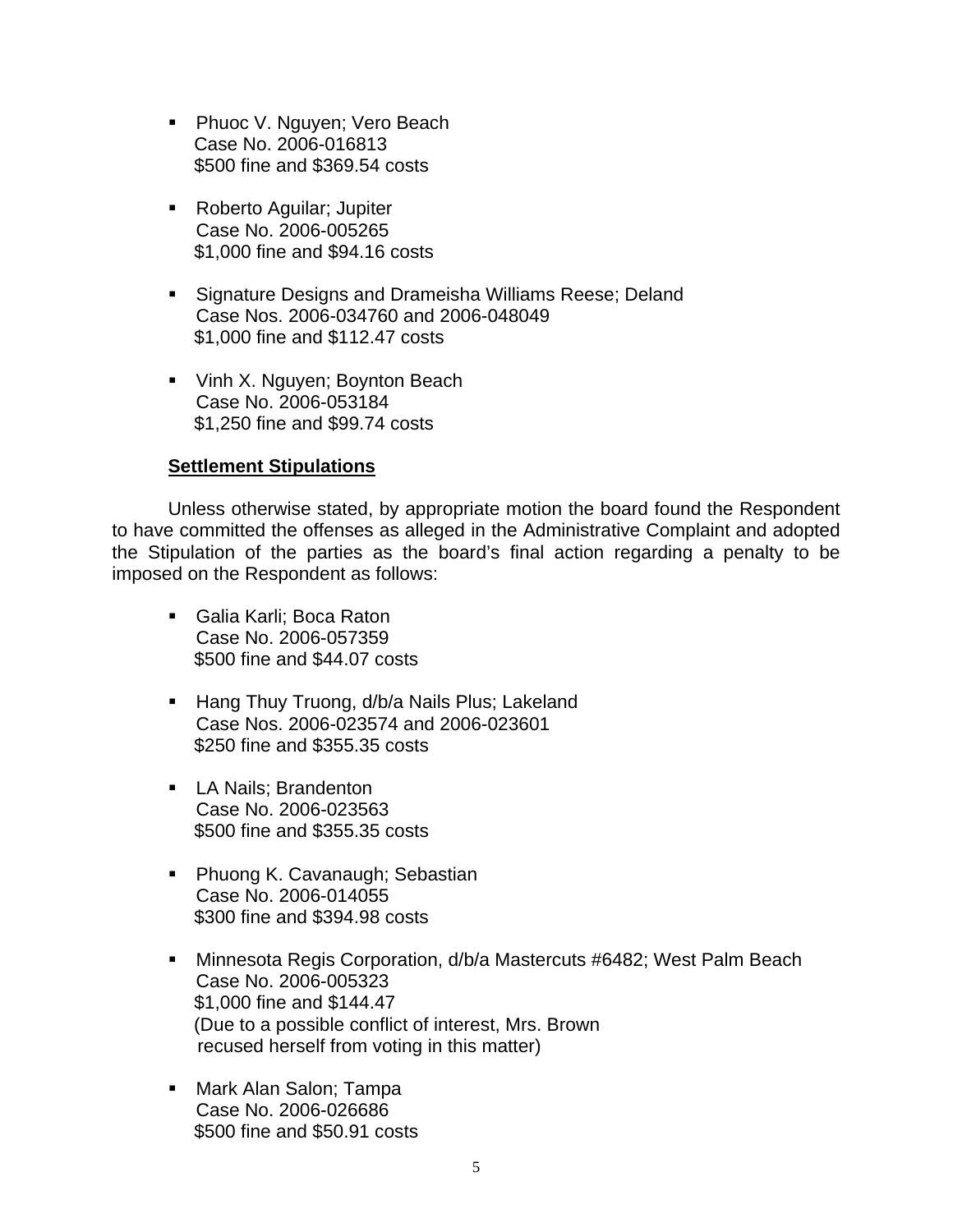- New York's Finest Cuts, Inc.; Lantana Case No. 2006-039895 \$1,000 fine and \$106.87 costs
- Ronald Garcia; Jupiter Case No. 2006-005254 \$1,000 fine and \$96.47 costs
- Ronald M. Styles; Jupiter Case No. 2006-005271 \$250 fine and \$110.16 costs
- Roberto C. Ortega; Tampa Case No. 2006-043526 \$500 fine and \$90.03 costs
- **Tatyana D. Fonseca and Experts Beauty Nails; Miami** Case Nos. 2006-029621 and 2006-032527 \$500 fine and \$95 costs
- **Ton Chi Duong, d/b/a Tiffany Nail and Spa; Tampa** Case Nos. 2006-023635 and 2006-023632 \$500 fine and \$409.75 costs
- **Tony Pham; Sebastian** Case No. 2006-014059 \$500 fine and \$394.98 costs
- **US Nails; Orlando** Case No. 2006-015444 \$500 fine and \$356.46 costs
- Short Cuts Hair Salon; West Palm Beach Case No. 2006-012573 \$2,000 fine and \$176.98 costs
- Pamela D. Washington; Orlando Case No. 2006-030260 \$300 fine and \$33.51 costs
- **Thuy-Tien T. Tran; Hobe Sound** Case No. 2006-005328 \$1,500 fine and \$144.47 costs
- Shirin Agharahimi; Tallahassee Case No. 2006-050997 \$500 fine and \$80.09 costs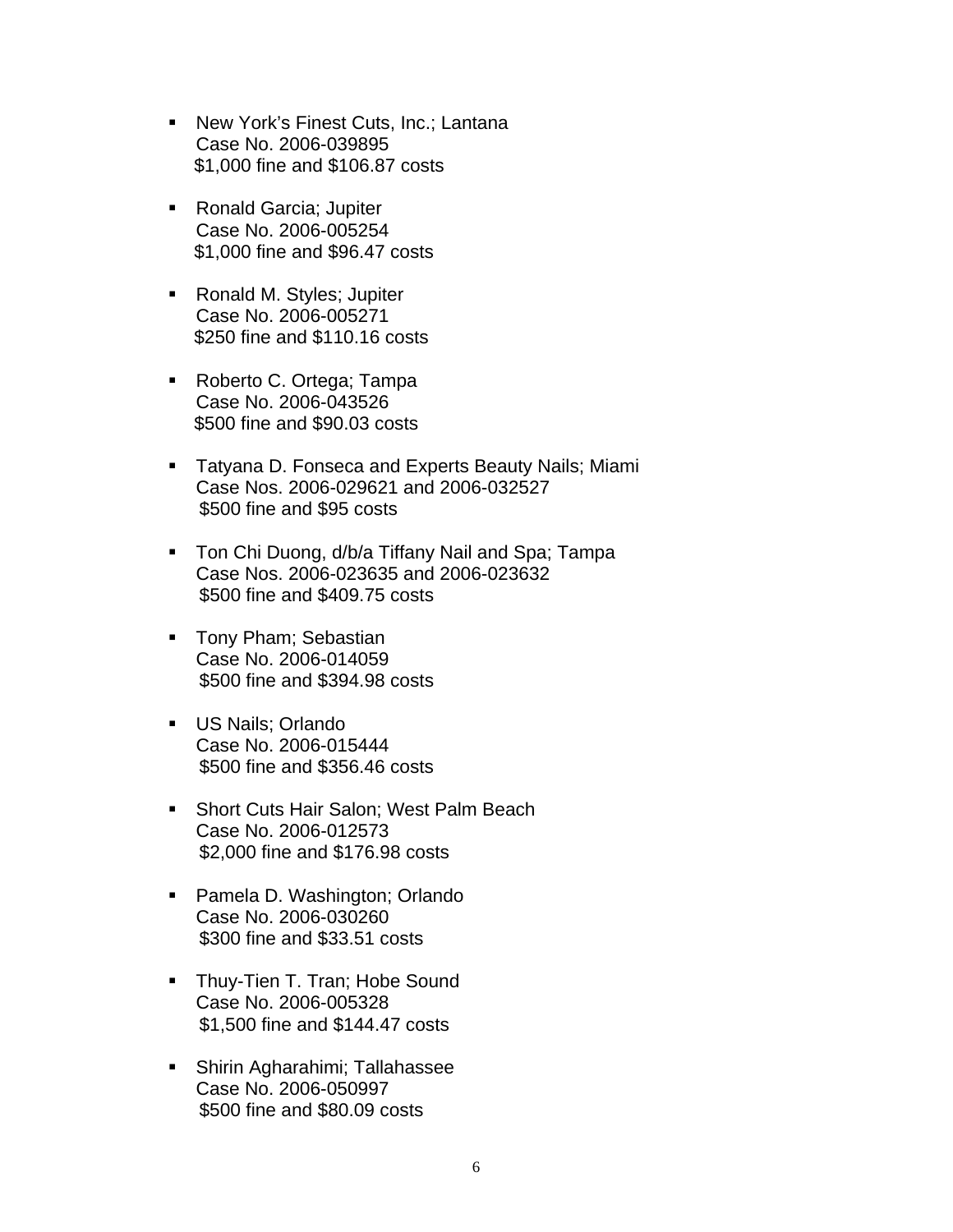- Sister Nail Salon: Hobe Sound Case No. 2006-005325 \$1,500 fine and \$144.47 costs
- Nurys Calderon, d/b/a Yady's Beauty Salon; North Miami Case No. 2006-032427 \$500 fine and \$70.94 costs
- Supercuts #9679: Lake Park Case No. 2006-012565 \$1,000 fine and \$144.98 costs (Due to a possible conflict of interest, Mrs. Brown recused herself from voting in this matter)

# **Motion to Reconsider**

 Regarding Case No. 2006-014047 against Ms. Shalita L. Parks of Tampa, Mr. Tunnicliff reminded the board that the Respondent submitted insufficient funds on behalf of 71 hair braiding registrants who paid the Respondent as part of their hair braiding course fee with the expectation that the Respondent was to remit the application fee to the department. Department records reveal the insufficient funds totaled \$2,100 plus \$123 in service charges. Mr. Tunnicliff informed the board, to date, approximately 63 of the hair braider registrants remain licensed; however, the department has not received payment. The Administrative Complaint charged the Respondent with a violation of Section 477.028(1)(b), Florida Statutes, by committing fraud, deceit and misconduct in the practice of cosmetology. The matter was presented before the board at their January 21, 2007, board meeting and the final order imposed a fine of \$500, costs of \$298.28, restitution of \$1,840, all to be paid in the form of a cashier's check, money order or cash, and the revocation of Ms. Parks' cosmetology license CL228613. Ms. Parks submitted a motion to reconsider requesting that the board reinstate her cosmetology license. Ms. Parks was present for the meeting and was sworn in by the Court Reporter. Ms. Osborne moved that the board entertain Ms. Parks' request for reconsideration and provide her the opportunity to address the matter. Ms. Jowers seconded the motion. The motion passed with Mrs. Brown voting in opposition. Ms. Parks provided testimony of how her former employee wrote the checks on a closed account and the former employee prevented her from having knowledge of correspondence, from the department, notifying her of the returned checks. Ms. Parks requested that the board reverse the revocation of her cosmetology license based on her recent attempts to remedy this matter. Mr. Tunnicliff stated that the department would not prevent the board from overturning their prior motion, however, the department would recommend placing Ms. Parks on probation for an undeterminable about of time, as well as full payment of all fines, costs and restitution. Ms. Barineau informed the board, to date, Ms. Parks has made payment totaling over \$500 toward the final order amount. After discussion, Ms. Osborne moved that the board uphold the previous motion, thus concluding further discussion. Mrs. Brown seconded the motion. The motion passed unanimously to uphold the previous motion in this disciplinary matter.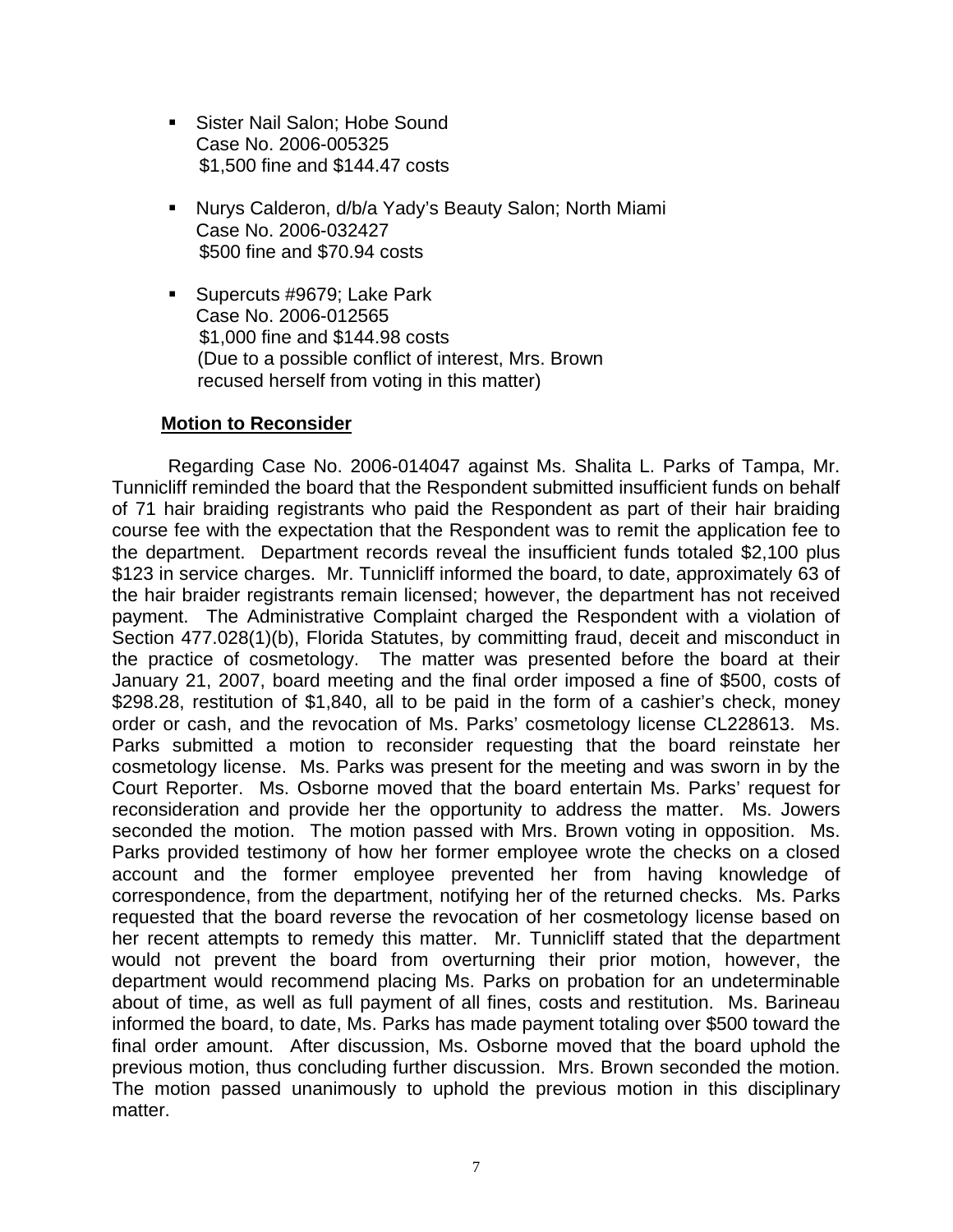# **Department Attorney Report**

Mr. Tunnicliff informed the board that as of June 1, 2007, there are 207 open cosmetology cases in the legal section.

 Mr. Tunnicliff introduced Ms. Elizabeth Duffy, Assistant General Counsel, as the board's new prosecutor. Mr. Tunnicliff stated that he will continue to assist with the cosmetology disciplinary cases during the transition period.

# **Applications**

# **Applications for Hair Braiding Courses**

- **Exercise** Creative Designs After review and discussion of the course application, Ms. Osborne moved to approve the application. Mrs. Brown seconded the motion. The motion passed unanimously.
- **Lakesha Pittman Evans**  After review and discussion of the course application, Ms. Osborne moved to approve the application. Ms. Smith seconded the motion and the motion passed unanimously.
- Tampa Bay Beauty institute After review and discussion of the course application, Mrs. Brown moved to approve the application. Ms. Jowers seconded the motion. The motion passed unanimously.
- **Techni-Pro Institute**  After review and discussion of the course application, Ms. Osborne moved to deny the application based on the references to cosmetology practices. Ms. Smith seconded the motion and the motion passed unanimously.
- **Example 3 Skies Limited Academy**  After review and discussion of the course application, Mrs. Brown moved to approve the application. Ms. Osborne seconded the motion and the motion passed unanimously.

# **Applications for Hair Wrapping Courses**

 Lakesha Pittman Evans After review and discussion of the course application, Mrs. Brown moved to approve the application. Ms. Jowers seconded the motion and the motion passed unanimously.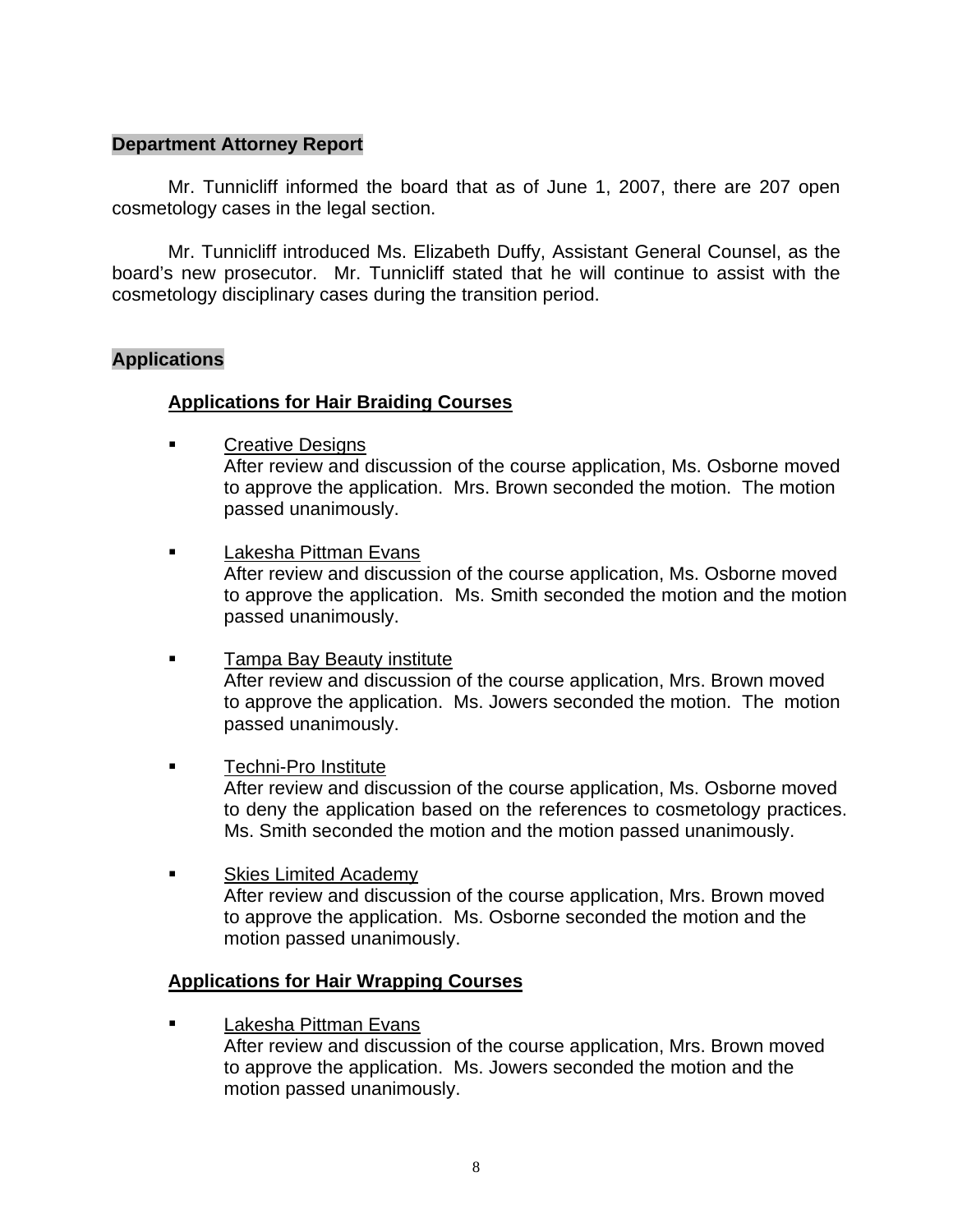Graham-Moore Hair

 After review and discussion of the course application, Mrs. Brown moved to approve the application. Ms. Osborne seconded the motion and the motion passed unanimously.

 Skies Limited Academy After review and discussion of the course application, Mrs. Brown moved to approve the application. Ms. Osborne seconded the motion and the motion passed unanimously.

# **Applications for Body Wrapping Courses**

- **EXECUTE:** ASM Beauty World Academy, Inc. Ms. Robyn Barineau, Executive Director, noted the original application was denied at their January 20, 2007, board meeting due to weight loss claims. After review, Ms. Jowers moved that the board uphold the denial due to inch loss claims stated in the lesson objective. Ms. Smith seconded the motion and the motion passed unanimously.
- Boca Beauty Academy, LLC After review and discussion of the course application, Mrs. Brown moved to approve the application. Ms. Jowers seconded the motion and the motion passed unanimously.
- **Lakesha Pittman Evans**  After review and discussion of the course application, Ms. Osborne moved to approve the application. Ms. Jowers seconded the motion and the motion passed unanimously.
- Hollywood Institute of Beauty Careers

 Ms. Barineau noted an application from Hollywood Institute of Beauty Careers was denied at the November 20, 2006, board meeting due to weight-loss and cellulite reduction. After review and discussion of the course application, Ms. Osborne moved to approve the application with the contingency of removing the "re-measuring" step from the course outline. Ms. Jowers seconded the motion and the motion passed unanimously.

**Example 3** Aesthetic Beauty Consulting

 After review and discussion of the course application, Mrs. Brown moved to deny the application based to the course description reference to "cellulite circle" and that it is unclear as to what the definition of "cellulite circle" is. Ms. Jowers seconded the motion and the motion passed unanimously.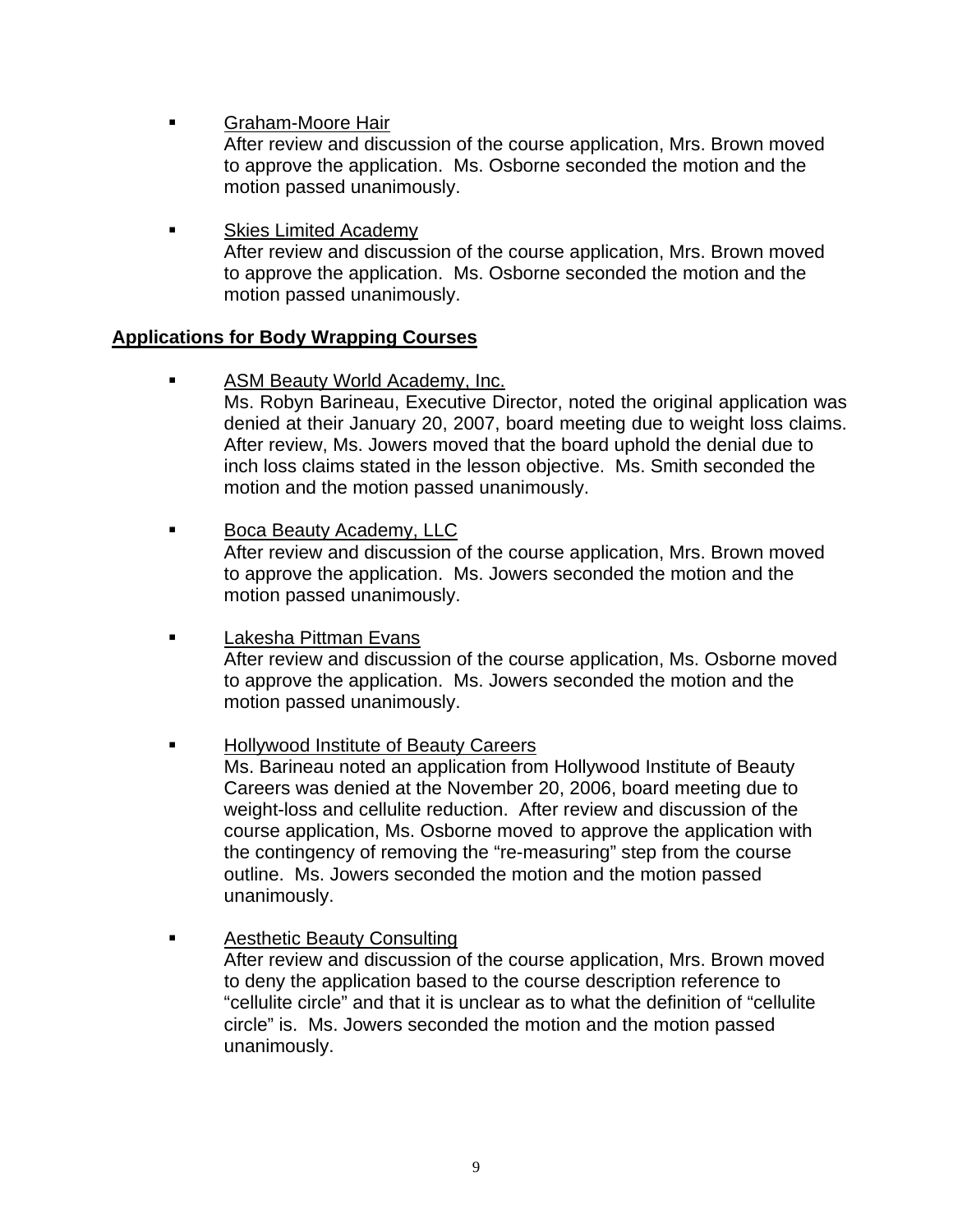# **Initial HIV/AIDS Courses**

- Cosmetologycampus.com After review and discussion of the course application, Mrs. Brown moved to approve the application. Ms. Jowers seconded the motion and the motion passed unanimously.
- Melbourne Beauty School After review and discussion of the course application, Ms. Jowers moved to approve the application. Mrs. Brown seconded the motion and the
- Westside Tech

 After review and discussion of the course application, Ms. Osborne moved to approve the application. Mrs. Brown seconded the motion and the motion passed unanimously.

 Graham-Moore Hair After review and discussion of the course application, Mrs. Brown moved to approve the application. Ms. Osborne seconded the motion and the motion passed unanimously.

# **Continuing Education Provider and Course Applications**

motion passed unanimously.

- All Star Professional Training, Inc. OSHA for Florida Cosmetologists (1 Hour Internet) After review and discussion, Mrs. Brown moved to deny the application since the material does not pertain to the Florida cosmetology profession. Ms. Osborne seconded the motion and the motion passed unanimously.
- **The Manual Lymph Drainage Institute**  MLD: Head, Neck and Face – A Holistic Approach (7 Hours Live Study Group)

 After review and discussion, Mrs. Brown moved to deny the application since the material is beyond the license scope of a facial specialist or cosmetologist and since the course material appears to have been written for the massage therapy profession. Ms. Osborne seconded the motion and the motion passed unanimously.

# **Applications for Licensure**

Ms. Jodie L. Mistretta / New Jersey

Ms. Barineau noted that this application for licensure had been agendaed in error under the Public Comments section. Ms. Barineau informed the board that Ms. Jodie Mistretta requested her endorsement application be presented before them for consideration of licensure based on her education and licensure history from New Jersey. Ms. Mistretta was present for the meeting and was sworn in by the Court Reporter. Ms.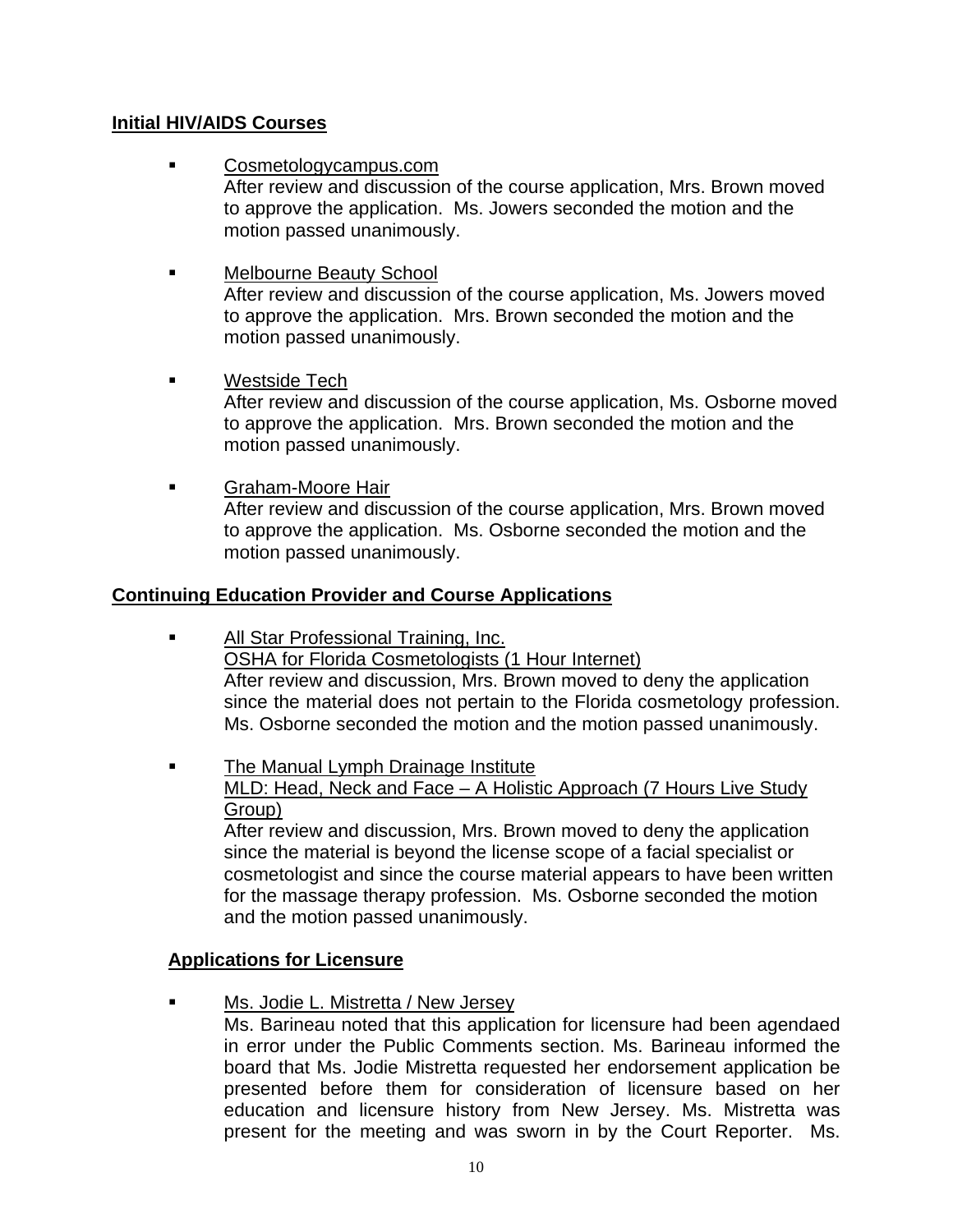Mistretta informed the board that she initially applied for a Florida cosmetology license by endorsement based on her New Jersey cosmetology license. Ms. Mistretta was instructed that she did not meet the full educational requirements for endorsement, however, based on her current New Jersey cosmetology license, she was eligible to apply by examination. Twice, Ms. Mistretta has taken the Florida cosmetology examination but has failed the clinical portion and is now required to return to a Florida cosmetology school for 40 remedial hours before being eligible to continue with the examination process. Ms. Mistretta stated she had attended a New Jersey vocational school and was always under the belief that she had completed 1,200 educational hours as required by New Jersey cosmetology law and that not until receiving a licensure certification from the New Jersey Board of Cosmetology was she aware of the difference in the education hours. With the completion of four full years of schooling, over 20 years of extensive hands-on experience in the industry coupled with various continuing education seminars and classes, Ms. Mistretta stated she felt she had achieved the equivalent of the 200 education hours and requested that the board grant her a Florida cosmetology license by endorsement. Chair Ritenbaugh stated that the board was sympathetic to the hardship and difficulty of the process however, it was not in their authority to grant the request for licensure. After further discussion of the licensure options available, Ms. Mistretta made a decision to withdraw the examination application and proceed by endorsement by completing the required additional 200 education hours. Mrs. Brown moved that the board accept Ms. Mistretta's withdrawal request of her examination application. Ms. Osborne seconded the motion and the motion passed unanimously.

Ms. Gloria Wiggins

Ms. Barineau noted that this application for licensure had been agendaed in error under the Public Comments section. Ms. Barineau informed the board that Ms. Gloria Wiggins is attempting to obtain the Florida hair braiding and hair wrapping registration. Ms. Wiggins requested that her registration applications be presented before the board for consideration of her receiving registrations based upon her cultural knowledge and previous on-the-job training. Ms. Wiggins was not present for the meeting. Ms. Osborne stated that while she does not doubt Ms. Wiggins' knowledge and ability to perform hair braiding and hair wrapping services, she moved that the board deny Ms. Wiggins' request for a hair braider and hair wrapper registration due to her not having completed the required education programs in accordance to Rule 61G5-31.003, Florida Administrative Code. Mrs. Brown seconded the motion and the motion passed unanimously.

**Ms. Mary Sam Butera / New York** Ms. Barineau informed the board that Ms. Mary Butera requested her endorsement application and documentation be presented before them for consideration of licensure based on her education and licensure history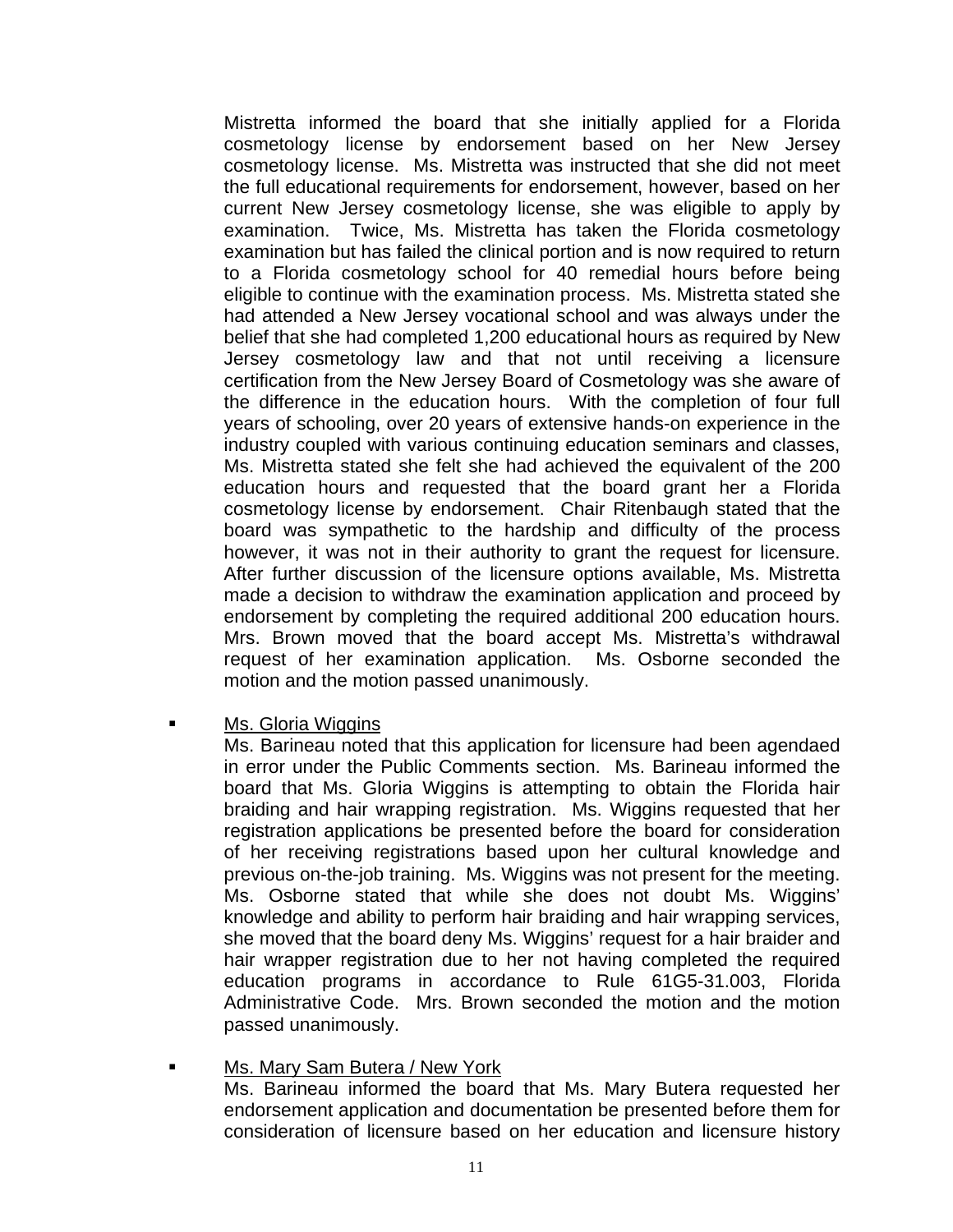from New York. Ms. Butera was present for the meeting and was sworn in by the Court Reporter. Ms. Butera informed the board that she applied for a Florida cosmetology license by endorsement based on her New York cosmetology license and was instructed that she did not meet the full educational requirements for endorsement, however, based on her current New York cosmetology license, she was eligible to apply by examination. Ms. Butera stated that she has held a New York cosmetology license for 19 years and has made a career as a hair replacement technician. Ms. Butera requested that the board approve her endorsement application without her being required to fulfill any additional cosmetology educational hours or without being required to take the cosmetology examination. Chair Ritenbaugh stated that the board was extremely sympathetic to her situation and understood that the process can be difficult however, the only options allowed, by law, were to obtain the Florida cosmetology license by examination or by endorsement after achieving the additional 200 educational hours. After further discussion, as an attempt to prevent having a board denied application on file, Ms. Butera asked to withdraw her application. Mrs. Brown moved to accept Ms. Butera's request to withdraw. Ms. Osborne seconded the motion and the motion passed unanimously.

## **Committee Reports**

### **Continuing Education Committee – Laura Brown, Chair**

Mrs. Brown had no additional report at this time.

### **Rules Committee – Donna Osborne, Chair**

Ms. Osborne had no additional report at this time.

### **Legislative Committee – Donna Osborne, Chair**

Ms. Osborne reported that although the cosmetology bill, SB 920, passed during the 2007 legislative session, the Governor vetoed the legislation. Ms. Osborne encouraged the board members, as well as the audience members, to contact the Governor's Office to request that he reconsider the veto decision.

### **Old Business**

### **Proposed Sanitation Flyer for Salons Update**

The board agreed to discuss this matter at their July board meeting.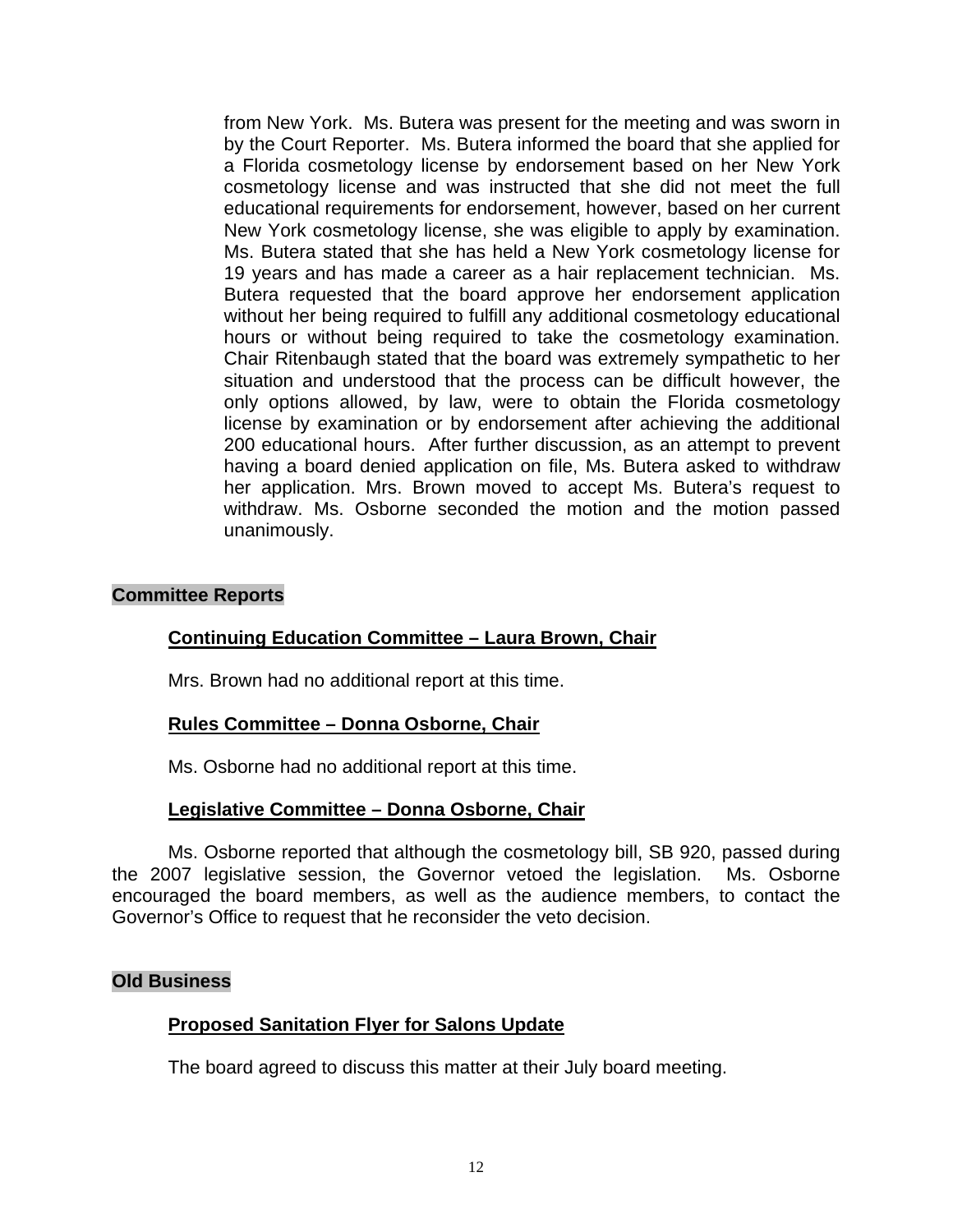## **Other Business**

## **Executive Directors Report**

### Financial Report, December 31, 2006 – Operating Account

 Ms. Barineau informed the board that as of December 31, 2006, the balance in their operating account was \$59,721. The projection provided by the Budget Office indicates that the board should remain in a positive cash position at least through 2011.

### Financial Report, December 31, 2006 – Unlicensed Activity Account

 Ms. Barineau informed the board that the balance in their unlicensed activity account was \$354,939 as of December 31, 2006.

## DBPR Board of Cosmetology Newsletter – Spring 2007

 Ms. Barineau noted that the 2007 Spring DBPR Board of Cosmetology Newsletter was included in the agenda for informational purposes.

## National Accrediting Commission of Cosmetology Arts & Sciences, Inc. (NACCAS) Newsletter - Volume 3 No. 1

 Ms. Barineau informed the board that the National Accrediting Commission of Cosmetology Arts and Sciences Newsletter was included in the agenda for informational purposes.

### Complaints and Investigative Statistics Report July 2006–March 2007

 Ms. Barineau informed the board that the complaints and investigative statistics report for July 2006 through March 2007 was included in the agenda for informational purposes.

# National Interstate Council of State Boards of Cosmetology, Inc. (NIC) Newsletter Volume 63 No. 1

 Ms. Barineau informed the board that the National Interstate Council of State Boards of Cosmetology Newsletter was included in the agenda for informational purposes.

 Ms. Barineau reminded the board members to file their financial disclosure forms with the Commission on Ethics by July 1, 2007, or they could possibly face financial penalties for each day the form is not received by the Commission. Ms. Barineau also reminded the board members to submit their travel reimbursement information as soon as possible so that all current fiscal year expenses can be paid out of current year funds.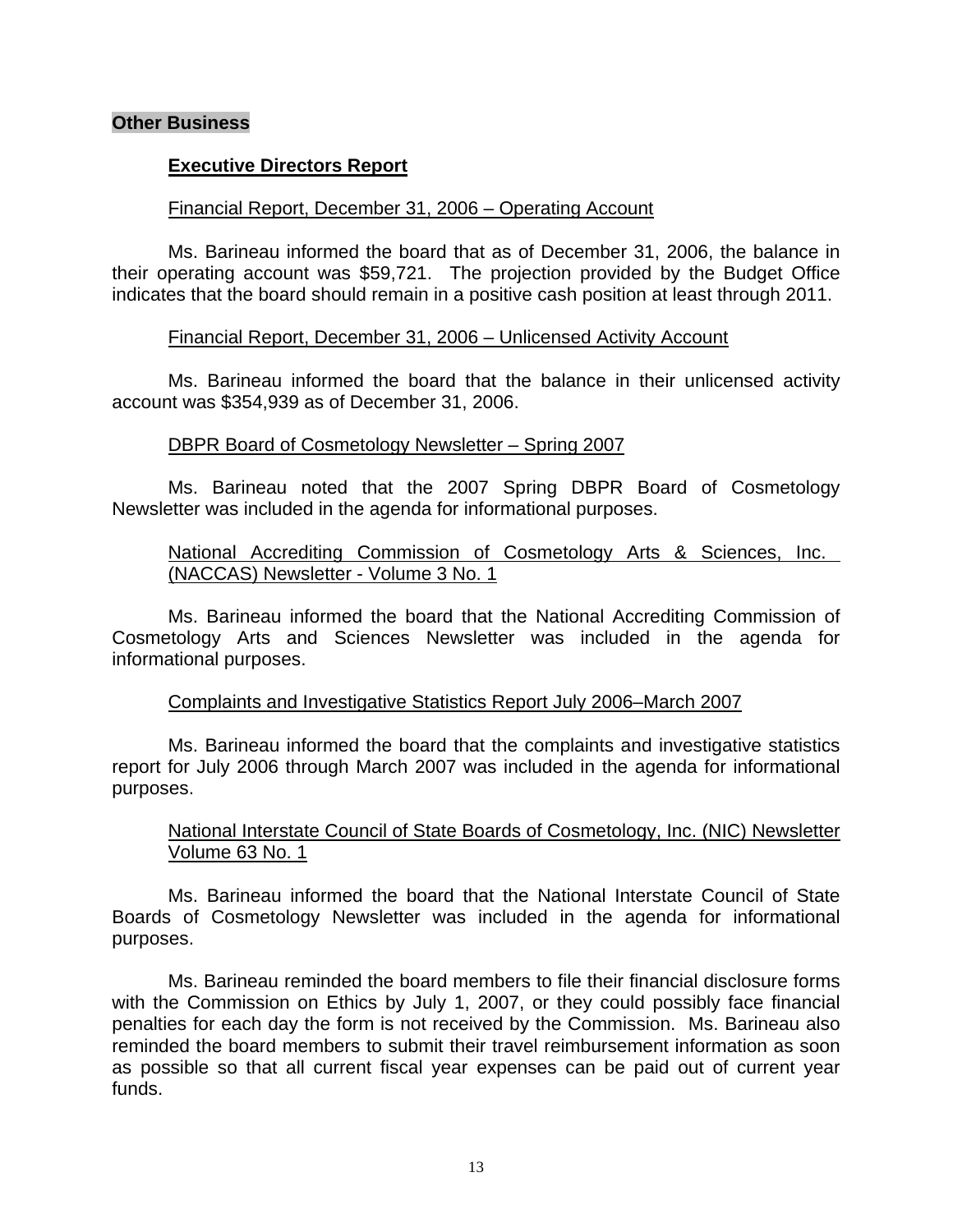## **Board Attorney's Report**

### Board of Cosmetology Rules Report – March 2006

 Mr. Biggins informed the board that the March 2006 rules report was included in the agenda for informational purposes.

## **Regulation Report**

 Mr. John Washington, Director, Division of Regulation, addressed the board regarding the salon inspection program. Mr. Washington indicated that the Division of Regulation currently has 16 inspectors to conduct inspections of all cosmetology salons, barbershops and veterinary establishments throughout the State of Florida. Mr. Washington requested that the board consider allowing a biannual inspection of a salon which would allow the Division of Regulation to focus, through the re-inspection process, on those salons that are violating the cosmetology laws and rules. Mr. Washington ensured the board that all salons would be inspected at least once every two years. The board agreed to Mr. Washington's proposal and agreed that this plan would be an incentive for compliance by all salons. The board voted to amend Rule 61G5-20.003, Florida Administrative Code, as follows:

 "The Department of Business and Professional Regulation shall cause an inspection of all proposed salons to determine if all the requirements have been met. Each licensed salon shall be inspected at least biennially by the Department. No person shall, for any reason intentionally, or directly inhibit an authorized representative of the Department from performing said inspections."

 Mr. Biggins will amend and proceed with filing Rule 61G5-20.003, Florida Administrative Code.

 Chair Ritenbaugh requested that Mr. Washington provide the board, at their July board meeting, with a proposed inspection schedule including a policy for following-up on salons with violations.

# **Bureau of Education and Testing**

### Cosmetology Examination Performance Summary Report

 Ms. Barineau informed the board that the cosmetology examination performance summary report was provided for informational purposes to reflect the performance of the new cosmetology exams which were launched November 2006.

 The board requested Ms. Barineau research with the Bureau of Education and Testing to determine if a score report could be two pages in length so that the candidate's examination weaknesses could be reported on a separate page which could be detached by the candidate. The board inquired if the examination strength and weakness information could be made available to the candidate online. Ms. Barineau will report her findings at the next board meeting.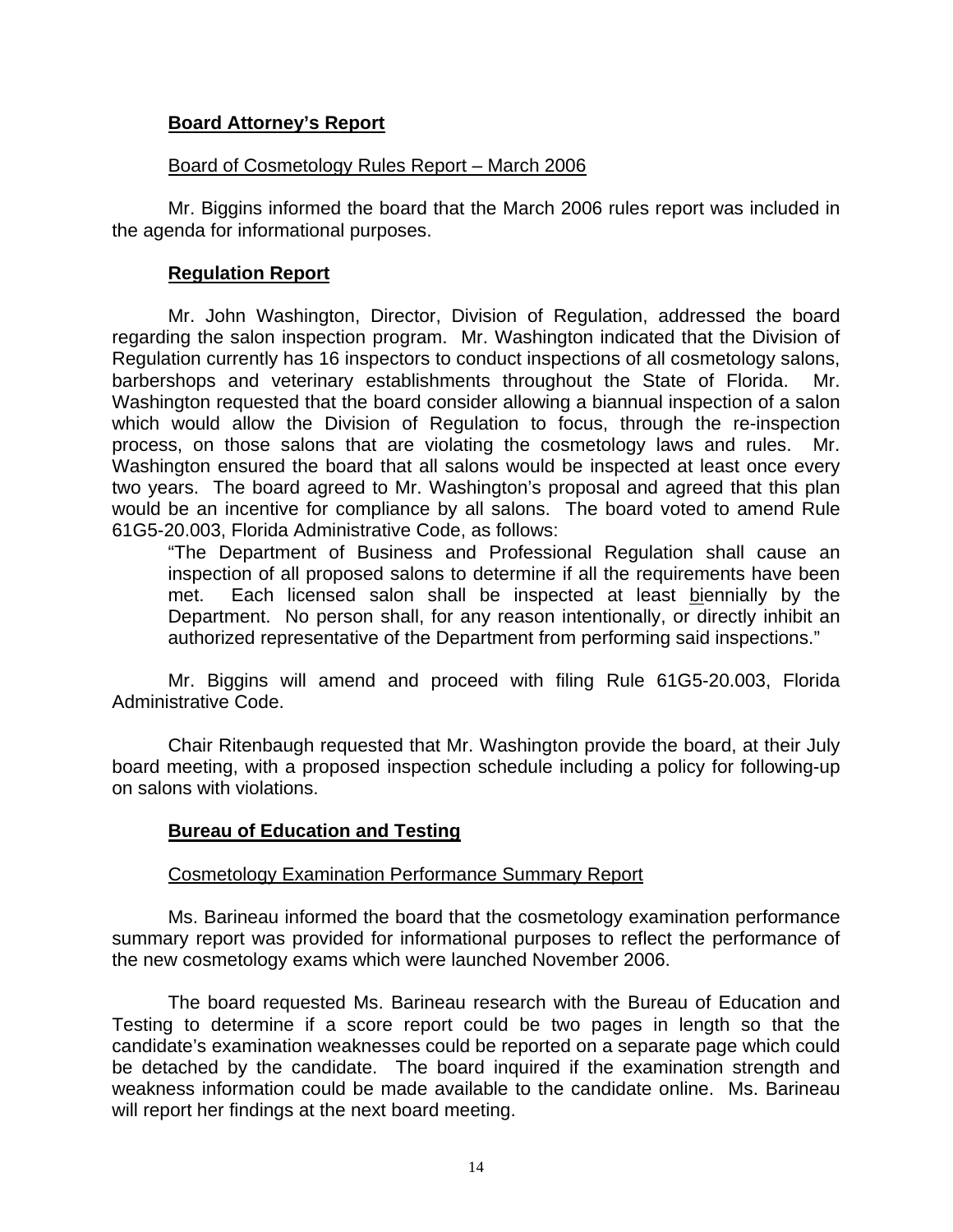## **Board Member Comments**

 The board expressed their disappointment regarding the Governor's veto of the cosmetology legislation.

 The board asked that Vice Chair Jowers, Executive Director Robyn Barineau, and board members Laura Brown and Donna Osborne be approved to attend the National Interstate Council of State Boards of Cosmetology annual conference, from August 25-27, 2007, in Rapid City, South Dakota. Ms. Barineau will determine if funds are available to send four people to the conference.

## **Chairperson Comments**

Chair Ritenbaugh had no further comments.

## **Public Comments**

## Letter from Maya Thomas of Maya's School of Beaute', Inc., Regarding Hair Braiding Restrictions

 Ms. Maya Thomas of Maya's School of Beaute Inc., addressed the board regarding the original intent of the hair braiding law. Ms. Thomas indicated that the hair braiding definition should include the allowance to braid manufactured materials in the hair. Chair Ritenbaugh noted that when manufactured materials are braided into an individual's hair, quite often other cosmetology services such as cutting and trimming must be performed and for those reasons, only a licensed cosmetologist is allowed to braid manufactured materials in the hair. Chair Ritenbaugh stated that a student enrolled in a 16-hour hair braiding course is not as knowledgeable to perform the same level of cosmetology services as someone who attended a full 1,200 hour cosmetology program. Chair Ritenbaugh reminded Ms. Thomas that the hair braiding registration definition language is in the Statute, therefore, it would require a legislative change in order to redefine hair braiding. Ms. Thomas informed the board that individuals are advertising as hair braiding schools and that it is her understanding that only the Commission for Independent Education can license a school in accordance to Chapter 1005, Florida Statutes. Mr. Biggins reminded Ms. Thomas that in accordance with the board's Rule, all providers and courses taught for the purposes of qualifying an individual for initial registration as a hair braider, hair wrapper or body wrapper shall be approved by the board and that the provider of such course is not required to hold a license under Chapter 1005, Florida Statutes. Mr. Biggins recognized Ms. Thomas' points of conflict in the statutes, however, he was unable to address her concerns outside of those associated with the Board of Cosmetology Statute, Chapter 477, Florida Statutes, and he advised Ms. Thomas to seek advice from private counsel or from the Commission for Independent Education in this matter.

 Ms. Bonnie Poole, Florida Cosmetology Association, commended the board for not waiving their rule for licensure by endorsement from the requests presented at this meeting. Ms. Poole also expressed her disappointment over the vetoed legislation and encouraged the board to continue to strive for the betterment of the Florida cosmetology